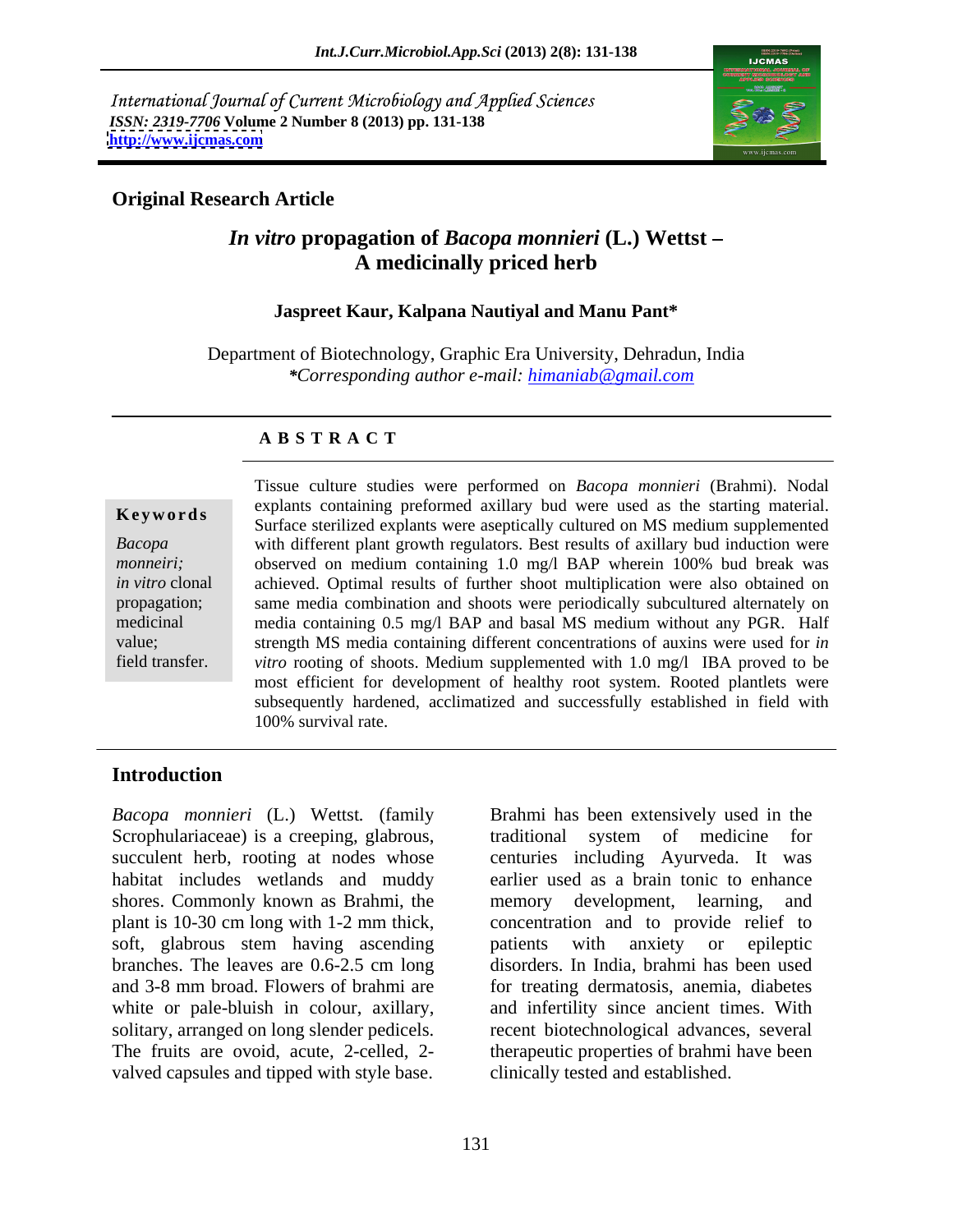The plant is hence valued as a nerve and **Materials and Methods** cardio-tonic, broncho-vasodilatory, digestive-aid, having anti-inflammatory, Source of explants neuroprotective and hepatoprotective properties. Besides, the antioxidant Twigs of Brahmi were collected from properties of brahmi have also been studied which account for its anticancer garden of Non Wood Forest Products activity (Sudharani *et al*., 011 ; Sundriyal *et al*., 2013). Institute, Dehradun.

The active chemical constituents **Surface sterilization** accounting for the pharmacological effects of *B.monnieri* include alkaloids, saponins The nodal parts were carefully removed and sterols. Brahmin, an alkaloid was first from the twigs and washed under running reported as isolated compound of the tap water for to remove superficial dust plant. Subsequently, several other particle adhering to the surface. Nodal alkaloids like nicotine and herpestine have explants were then washed with liquid also been reported. *B.monnieri* contains detergent (cetrimide: 1-2 drops/ 100 ml major constituents such as des-saponin water) for 10 minutes followed by glycosides-triterpenoid and Saponins thorough rinsing with distilled water 4-5 (Bacosides A & B). It also includes other times. This was followed by surfactant minor constituents like, bacosides A1 & (Tween-20: 2-3 drops/100 ml water) A3, hersaponin, betulic Acid, monnierin, treatment for 20 min which was again alkaloids, herpestin and brahmine, followed by thorough rinsing with distilled flavonoids, luteolin-7-glucoside, water. Shoot segments of approximately 2 glucoronyl-7-apigenin and gluucoronyl-7-<br>
3 cm with at least one node in each<br>
luteonin, (Sundriyal *et al.*, 2013).<br>
Superposed were excised. For surface luteonin, (Sundriyal *et al*., 2013). segment were excised. For surface

known as an effective tool to propagate  $\qquad$  followed by 0.1% HgCl<sub>2</sub> treatment for 1-3 several valuable medicinal plants. The minutes under Laminar Air Flow. The technique has been suitably applied in case explants so washed were carefully washed of brahmi where natural regeneration through seeds or cuttings is severely impeded in areas with proper irrigation facilities. With the advent of herbal renaissance world over there is an Surface disinfected nodal explants were increasing demand for this valuable inoculated onto full strength MS medium medicinal herb in pharmaceutical markets. (Murashige and Skoog, 1962) having 3% The present study was taken up with the sucrose and supplemented with different aim to develop a clonal propagation concentrations and combinations of PGRs protocol for brahmi with a tested healthy viz. BAP (1.0-2.0 mg/l), Kn (1.0-2.0 plant as the starting material, resulting in large scale production of disease free and superior quality plants.

### **Source of explants**

healthy plants growing in medicinal (NWFP) division, Forest Research

## **Surface sterilization**

Tissue culture technology has been treatment was given for 15 minutes. The plant is beneval as a newn- and<br>
denotions). Source of splants<br>dependent ones, the consideration of the state and the state of the<br>dependent of the state of the state of the state of the state of the<br>
properties. Fisc 3 cm with at least one node in each sterilization, 1% fungicide (Bavistin) 4 -5 times with autoclaved distilled water.

### *In- vitro* **establishment of cultures**

inoculated onto full strength MS medium (Murashige and Skoog, 1962) having 3% mg/l), IAA or NAA (0.5 mg/l).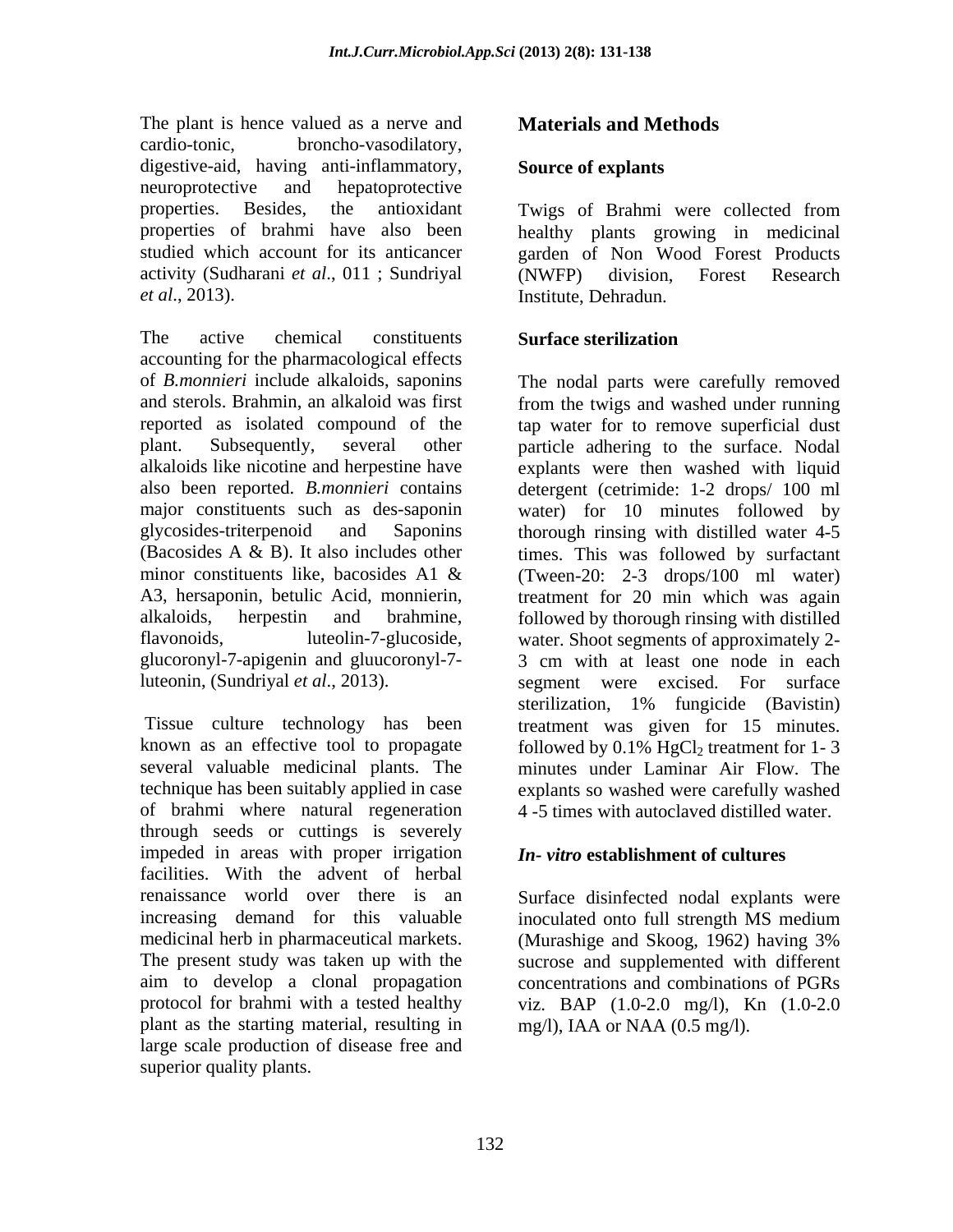Shoots induced from nodal were excised **Hardening and Acclimatization** and placed on fresh medium of same composition for establishment of initial *In-vitro* rooted plantlets were carefully stock of shoots. Single shoots were separated and further used to perform all traces of agar. Thereafter the plantlets experiments to standardize best medium were transferred directly to pots containing composition for optimal shoot a mixture of soil: sand: manure (1:1:1) and multiplication. For the purpose, MS medium supplemented with cytokinin they were periodically watered. Well- BAP (1.0- 2.0 mg/l) alone and in developed plants with healthy shoots were combination with IAA or NAA (0.5 mg/l) hence successfully transferred to field was tried. Conditions.

*In vitro* generated healthy shoots were Experiments were repeated thrice and each maintained by regular subculturing of propagules of 3 shoots each after every 3 weeks of culture. For subculturing, concentration of BAP in MS medium was length/root length were recorded after 4 reduced to 0.25 and 0.50 mg/l and weeks of culture. Data collected is compared with results on basal MS medium.

## **Medium and culture conditions**

In all experiments, basal MS medium and induction of axillary shoots (without any PGR) was used as control.<br>The pH of all media was adjusted to 5.8 (using 1.0N HCl or 0.1N NaOH) before  $HgCl_2$  for 2 minutes resulted in adding 0.7% Agar as gelling or solidifying establishment of 100% contamination-free psi (1.8Kg/cm²) pressure at 121ºC for 15

*In-vitro* developed healthy shoots were were also made on medium containing transferred to root induction medium cytokinin in combination with auxing

*In- vitro* shoot multiplication and *CONDERGIAL CONCERTIVITY CONCERTIVITY CONCERTIVITY CONCERTIVITY OF AUXIN* **SIDE CONCERTIVITY OF AUXINE maintenance** (0.5-1.0 mg/l). concentrations of auxins IBA/NAA/IAA  $(0.5-1.0 \text{ mg/l}).$ 

### **Hardening and Acclimatization**

washed under running tap water to remove were transferred directly to pots containing kept in Polyhouse for about 4 weeks where conditions.

experiment consisted of a minimum of ten replicates. Observations on mean number of shoots/ roots and mean shoot represented as mean ±standard error (SE).

## **Results**

## **Standardization of surface sterilization and induction of axillary shoots**

Treatment of nodal explants with  $0.1\%$ establishment of 100% contamination-free agent and sterilized by autoclaving at 15 viable cultures. Induction of axillary min. Cultures were incubated in culture combinations tried. Final observation after room at 25±2ºC temperature and 4 weeks showed that MS media photoperiod of 16/8 hrs (light/dark) supplemented with 1.0 mg/l of BAP maintained by light supplied by cool-white row proved to be most efficient in shoot fluorescent tubes at an intensity of 2500 induction. On this medium an average of lux.  $5.00 \pm 0.31$  shoots with mean shoot length *In-vitro* **Rooting** supplemented medium, shoot induction transferred to root induction medium cytokinin in combination with auxins fortified with 2% sucrose and different (Table 1, Figure 1A). Treatment of nodal explants with 0.1%  $HgCl<sub>2</sub>$  for 2 minutes resulted establishment of 100% contamination-free shoots was observed in all the media  $4.29 \pm 0.06$  cm were obtained. On Kn reponse declined and similar observations were also made on medium containing (Table 1, Figure 1A).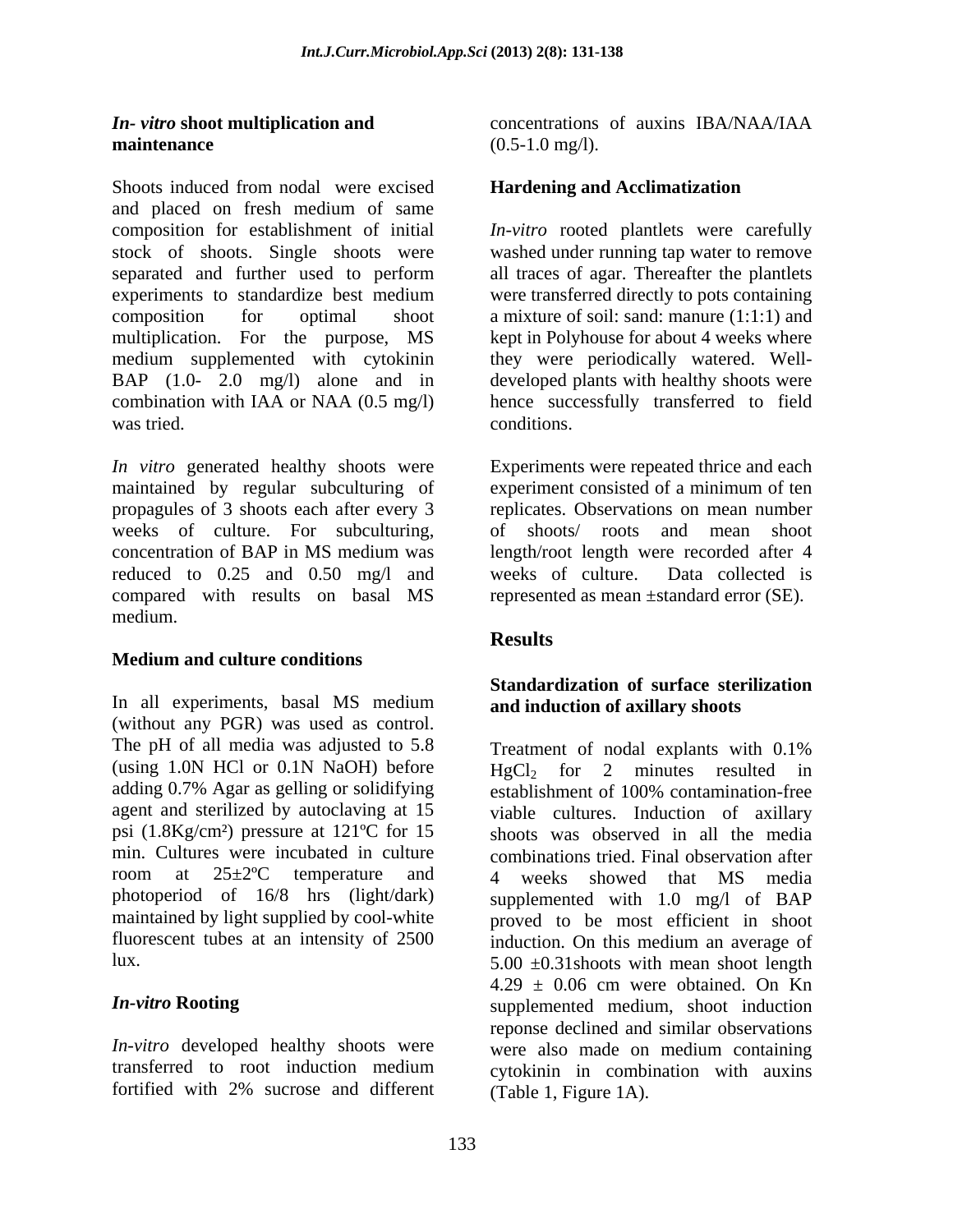the explants and shifted to fresh medium containing 1.0 mg/l BAP to establish a stock of shoots used for *in vitro* multiplication (Figure 1B). Results in the present study showed the necessity of plant growth regulators for *in vitro* every 3 weeks of culture on MS medium multiplication, as the shoots cultured on basal medium (i.e. devoid of any PGR) did not multiply and died after some time.

Shoot number and shoot length observed after 4 weeks varied in all the treatment tried. On BAP supplemented medium, results were superior to those recorded on media supplemented with other PGR. BAP at a concentration of 1.0 mg/l gave an average of  $20.00 \pm 0.24$  shoots with mean shoot length  $4.80 \pm 0.51$  cm after 4 weeks

2.0 mg/l, a decline in shoot multiplication rate was observed. The shoots so developed were also shorter in length. Trials on effect of cytokinin:auxin ration 15-20 days in all the other combinations<br>on *in vitro* shoot multiplication of Brahmi tried (Table 4). Maximum rooting was on *in vitro* shoot multiplication of Brahmi medium with 2.0 mg/l BAP. However, IBA (Figure 1D). On this medium an comparative number, length and health of shoots on media fortified with BAP (1.0  $mg/l$ ) + IAA/NAA (0.5 mg/l) was not as good as in media containing 1.0 mg/l BAP

### **Sub culturing of shoots**

For long term maintenance of shoot cultures MS media supplemented with concentrations of BAP were tried for routine subculturing. Propagules of Thereafter they were shifted directly to 3shoots each were used for the purpose. MS medium supplemented with 0.5 mg/l BAP proved to be most optimal for routine subculturing. On this media an average of culture raised plantlets were monitored for  $19.00 \pm 0.24$  shoots with mean shoot length

**Shoot Multiplication** 5.48  $\pm$ 0.11 cm was obtained (Table 3). Induced axillary shoots were excised from  $\frac{2 \text{ m/s}}{9 \text{ s}}$  and results (mean number of 16.00 5.48 ±0.11 cm was obtained (Table 3). Basal MS medium (without any PGR) also gave good results (mean number of 16.00  $\pm 0.58$  shoots, mean shoot length 4.88  $\pm 0.19$  cm) and the shoots developed were healthy.

> Periodic subculturing was hence done after every 3 weeks of culture on MS medium containing 0.5 mg/l BAP and basal MS medium in an alternate manner. The shoots so produced were long and healthy without any basal callusing. By this procedure over 70 subcultures have already been carried out without observing any declination in shoot multiplication rate. The shoots developed were healthy and without any basal callusing.

## *In vitro* **Rooting**

of culture (Figure 1C).<br>
On increasing the concentration of BAP to different concentrations of auxins. Basal showed that results were better than in recorded in medium containing 1.0 mg/l (Table 2) hampered and the roots developed were Response of rooting was different in different concentrations of auxins. Basal MS medium proved to be completely incompetent to induce *in-vitro* rooting while root induction was observed within 15-20 days in all the other combinations tried (Table 4). Maximum rooting was IBA (Figure 1D). On this medium an average of 10.00±0.24 roots with average root length  $11.32 \pm 0.31$  cm was observed after 4 weeks. On medium supplemented with NAA or IAA, *in-vitro* rooting was small and less healthy.

## **Hardening and Acclimatization**

*In-vitro* rooted shoots were maintained in the rooting medium for over 5 weeks. pots containing soil: sand: manure (1:1:1) and maintained in Polyhouse for next one month (Figure.1E). In polyhouse, tissue optimal growth and development and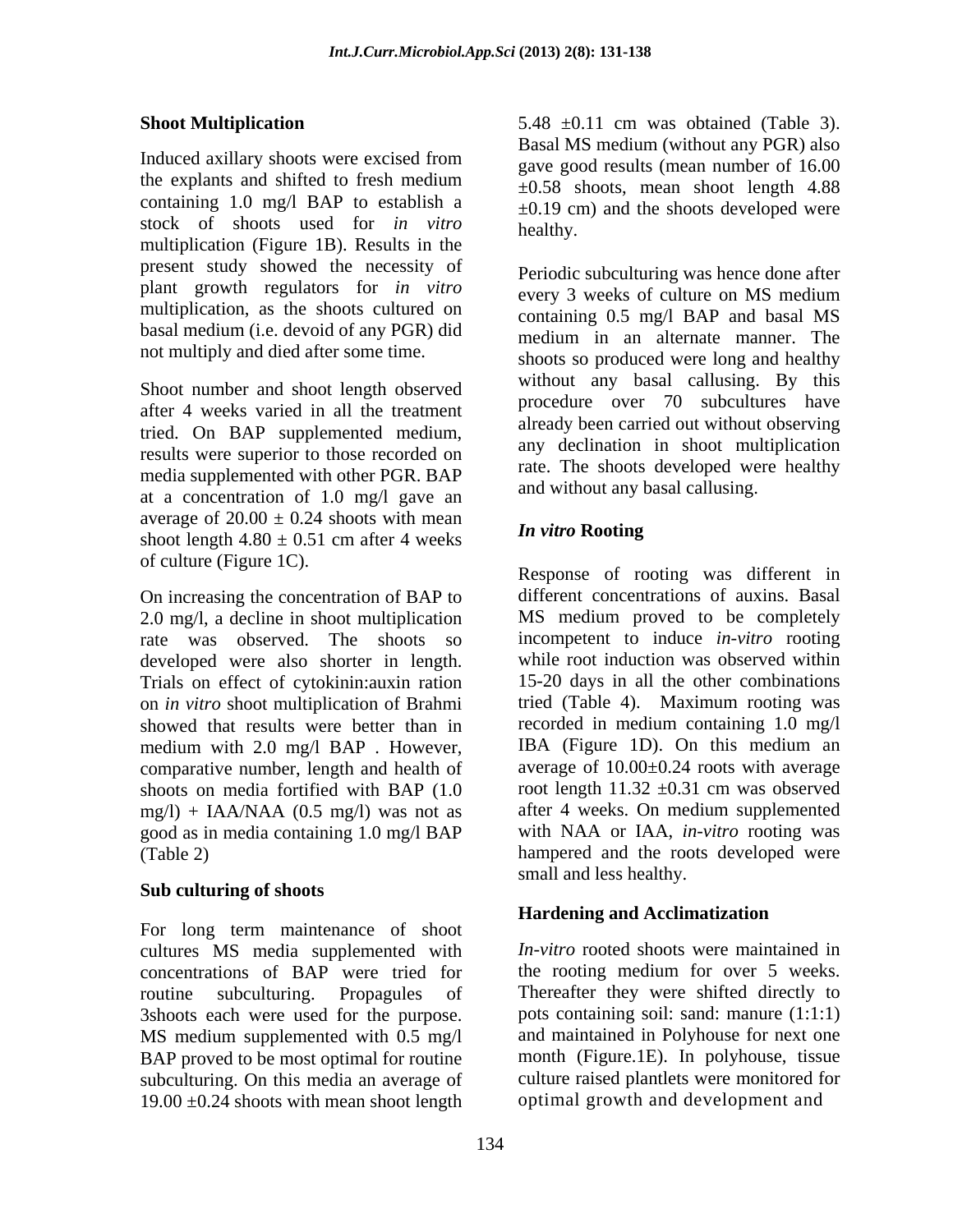|         | $MS + PGR$ (mg/l) |                               |                                                                    |         | Observations after 4 weeks |                 |                                                                   |
|---------|-------------------|-------------------------------|--------------------------------------------------------------------|---------|----------------------------|-----------------|-------------------------------------------------------------------|
| S.No    |                   |                               |                                                                    |         |                            |                 | BAP   Kn   IAA   NAA   Mean shoot number   Mean shoot length (cm) |
| Control |                   | $0.0 \,   \, 0.0 \,   \, 0.0$ |                                                                    |         | $0.0\,$                    | $0.00 \pm 0.00$ | $0.00 \pm 0.00$                                                   |
|         |                   | $1.0 \ 0.0 \ 0.0$             |                                                                    |         | $0.0\,$                    | $5.00 \pm 0.31$ | $4.29 \pm 0.06$                                                   |
|         |                   | $2.0 \,   \, 0.0 \,   \, 0.0$ |                                                                    |         | $0.0\,$                    | $4.00 \pm 0.27$ | $3.53 \pm 0.09$                                                   |
|         |                   | 0.0 <sub>1</sub>              | 1.0                                                                | $0.0\,$ | 0.0                        | $3.00 \pm 0.22$ | $3.58 \pm 0.14$                                                   |
|         |                   | 2.0<br>0.0                    |                                                                    | $0.0\,$ | $0.0\,$                    | $3.00 \pm 0.16$ | $3.36 \pm 0.12$                                                   |
|         | U.I               |                               | $0.0 \,   \, 0.5$                                                  |         | $0.0\,$                    | $4.00 \pm 0.37$ | $3.31 \pm 0.11$                                                   |
|         |                   | 0.1                           | $\begin{array}{ c c c c c } \hline 0.0 & 0.0 \ \hline \end{array}$ |         | 0.5                        | $3.00 \pm 0.16$ | $3.33 \pm 0.08$                                                   |

**Table.1** Effect of plant growth regulators on *in vitro* axillary shoot induction in *B. monnieri*

## **Table.2** Effect of plant growth regulators on *in vitro* axillary shoot multiplication in *B.monnieri*

|         |                     | $MS + PGR$ (mg/l) |                 |                                       | Observations after 4 weeks |
|---------|---------------------|-------------------|-----------------|---------------------------------------|----------------------------|
| S.No    | BAP                 |                   | $HA$ NAA        | $\lfloor$ Mean shoot number $\lfloor$ | Mean shoot length (cm)     |
| Control | 0.0                 | 0.0               | $0.0\,$         | $0.00\pm0.00$                         | $0.00\pm0.00$              |
|         | 1.0                 | 0.0               | $0.0\,$         | $20.00 \pm 0.24$                      | $4.80 \pm 0.51$            |
|         | 20<br>$\sim$ $\sim$ | 0.0               | $0.0\,$         | $15.00 \pm 0.58$                      | $3.46 \pm 0.24$            |
|         | 1.0                 | . –<br>0.5        | $\alpha$<br>V.V | $17.00 \pm 0.37$                      | $3.78 \pm 0.26$            |
|         | 1.0                 | 0.0               | 0.5             | $16.00 \pm 0.40$                      | $4.12 \pm 0.09$            |

**Table.3** Effect of plant growth regulators on shoot sub-culturing in *B.monnieri*

|         | $MS$ + PGR (mg/l)                                                      | Observations after 4 weeks |                 |  |
|---------|------------------------------------------------------------------------|----------------------------|-----------------|--|
| S.N     | 6-Benzyl AminoPurine(BAP)   Mean shoot number   Mean shoot length (cm) |                            |                 |  |
| Control | 0.00                                                                   | $16.00 \pm 0.58$           | $4.88 \pm 0.19$ |  |
|         | っく<br>$J \cdot \overline{\omega}$                                      | $14.00 \pm 0.73$           | $4.18 \pm 0.09$ |  |
|         | ۱ 5 ت<br>v.Jv                                                          | 19.0 $0\pm 0.24$           | $5.48 \pm 0.11$ |  |

**Table.4** Effect of auxins on *in vitro* rooting in *B. monnieri*

|         |            | $\vert$ MS (half strength)+PGR(mg/l) $\vert$ |         | Observations after 4 weeks          |                  |
|---------|------------|----------------------------------------------|---------|-------------------------------------|------------------|
| S.No    | <b>IBA</b> | NAA                                          | IAA     | Mean root number   Mean root length |                  |
| Control | $0.0\,$    | 0.0                                          | $0.0\,$ | $0.00 \pm 0.00$                     | $0.00\pm0.00$    |
|         | 0.5        |                                              | $0.0\,$ | $7.00 \pm 0.24$                     | $9.22 \pm 0.26$  |
|         | 1.0        | $\Omega$                                     | 0.0     | $10.00 \pm 0.24$                    | $11.32 \pm 0.31$ |
|         | $0.0\,$    | 0.5                                          | $0.0\,$ | $7.00 \pm 0.54$                     | $9.45 \pm 0.41$  |
|         | $0.0\,$    | 1.0                                          | $0.0\,$ | $8.00 \pm 0.37$                     | $9.32 \pm 0.34$  |
|         | $0.0\,$    | 0 <sup>c</sup>                               | 0.5     | $7.00 \pm 0.37$                     | $9.36 \pm 0.47$  |
|         | $0.0\,$    |                                              | 1.0     | $7.00 \pm 0.44$                     | $10.0 \pm 0.33$  |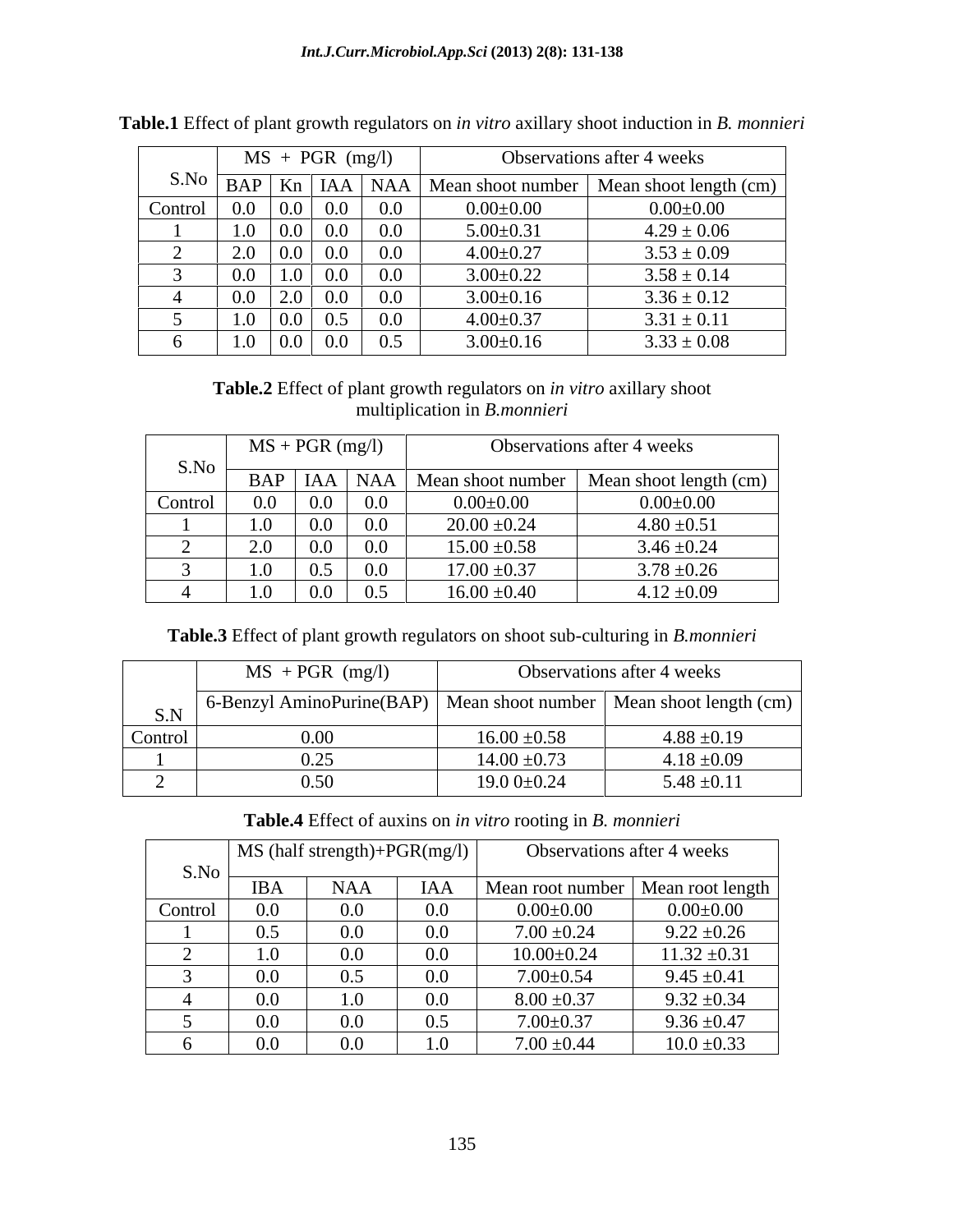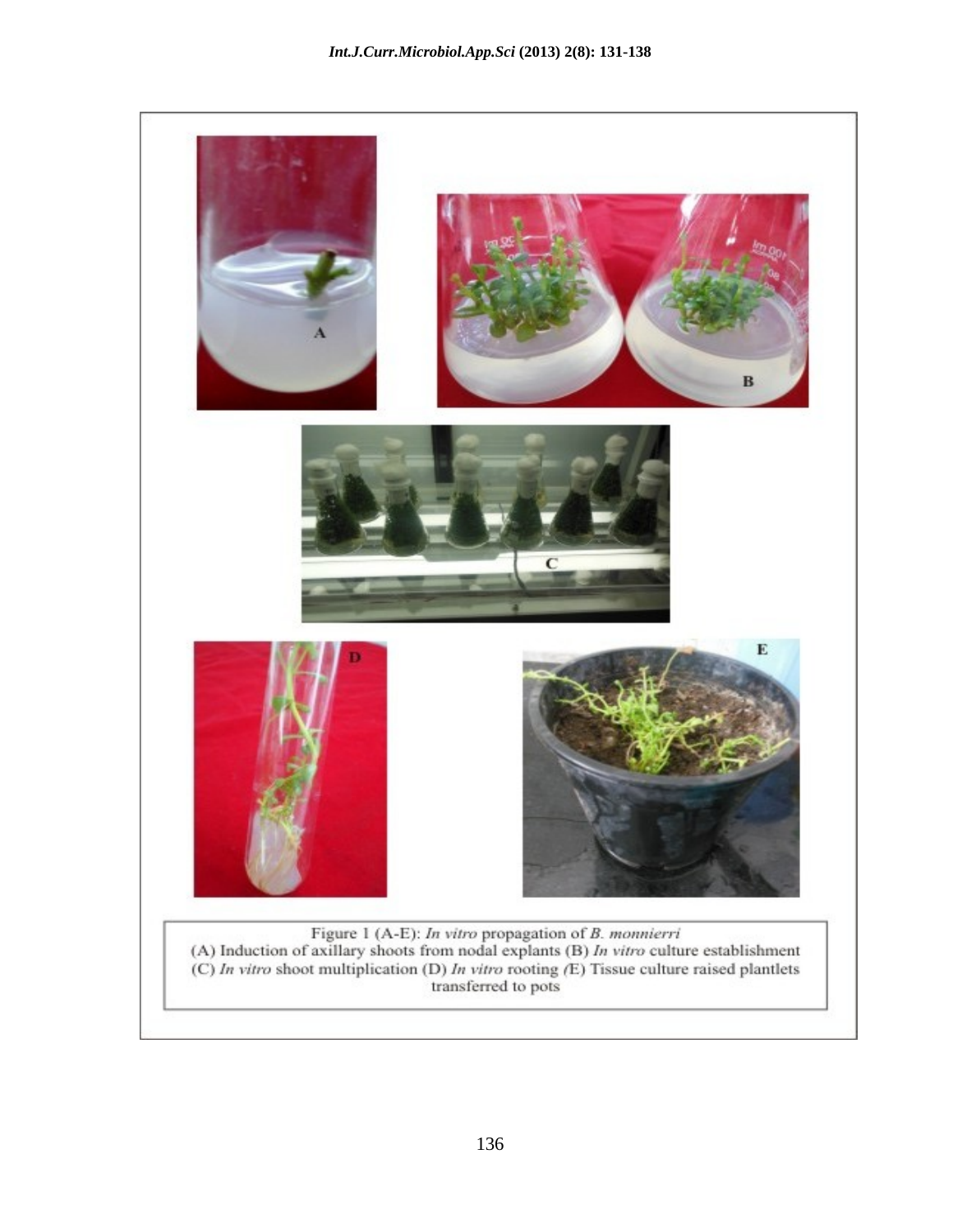watering was done as required. The standardized was alternate subcultures on plantlets eventually grew into long and medium containing 0.5mg/l BAP and healthy plants and subsequently basal MS medium after every 3 weeks. transferred to the field conditions in open This was done to minimize the negative ground where 100% survival rate was observed. on shoot multiplication. An alternate cycle

In the present study, 0.1% mercuric optimally and the cultures could be chloride solution proved to be efficient in controlling contamination on nodal without any loss in regeneration potential. explants. Effectiveness of mercuric chloride in mitigating infection on brahmi explants has also been reported earlier (Shrivastava *et al*., 1999). tested for rooting. The role of Auxin is

Surface disinfected nodal explants showed best results of axillary shoot induction on MS medium supplemented with 1.0 mg/l BAP. Several reports have verified and healthy roots. IBA has been found to superiority of BAP in enhancing bud enhance rooting in *Bacopa* (Ceasar *et al.*, superiority of BAP in enhancing bud enhance rooting in *Bacopa* (Ceasar *et al.*, induction at concentrations ranging from 2009) while it is contradictory to earlier induction at concentrations ranging from 2009) while it is contradictory to earlier 1.0-5.0 mg/l (Shrivastava *et al.*, 1999; Chandra *et al.,* 2012). This is also in contradiction with earlier report by Sharma *et al.*, 2010 wherein, a 2012 and Chaplot *et al.*, 2005). concentration of 0.1 mg/l has been shown to be the best for *in vitro* shoot induction. In our study, 1.0mg/l BAP also proved to be most efficient giving 10 fold shoot transfer. For this purpose in-vitro multiplication.. This observation is regenerated plantlets were shifted to pots supported by previous studies on *B. monnierri* (Ceasar *et al.*, 2009; The protocol resulted in development of Vijyakumar *et al.*, 2010 ; Chaplot *et al.,* 2005; Tanveer *et al.,* 2010). intermediary hardening treatment.

The observations showed that an increase **Conclusion** in BAP concentration resulted in decline attributed to the fact that higher levels of of interest to a myriad of researchers. cytokinin in the medium diminishes the

effects of higher cytokinin concentration ensured that the shoots multiplied optimally and the cultures could be effectively maintained for long duration

Once the healthy shoots were generated, various combinations of auxins were well established for enhancing rooting (Tiwari *et al*., 2000). In the present study IBA at 1.0 mg/l concentration proved to be most efficient for rooting, resulting in long and healthy roots. IBA has been found to enhance rooting in *Bacopa* (Ceasar *et al*., 2009 ) while it is contradictory to earlier reports in which IAA with other PGR has been used for enhancing roots Vijyakumar *et al.*, 2010; Gurnani *et al.*,

Tissue culture raised plants are delicate and need acclimatization before field transfer. For this purpose *in-vitro* and kept in Polyhouse for about a month. healthy plants without any need of

# **Conclusion**

in shoot multiplication rate. This could be *Bacopa monnieri* has always been a topic multiplication potential. studies have been performed to propagate In the present study periodic sub culturing<br>of multiplied shoots was best observed on the micropropagation protocol resulting not of multiplied shoots was best observed on micropropagation protocol resulting not medium supplemented with 0.5mg/l BAP. only in production of large number of However, the procedure of subculturing healthy plantlets but is also suitable forof interest to <sup>a</sup> myriad of researchers. From tissue culture point of view several the plant *in vitro.* The objective of the present study was to develop a